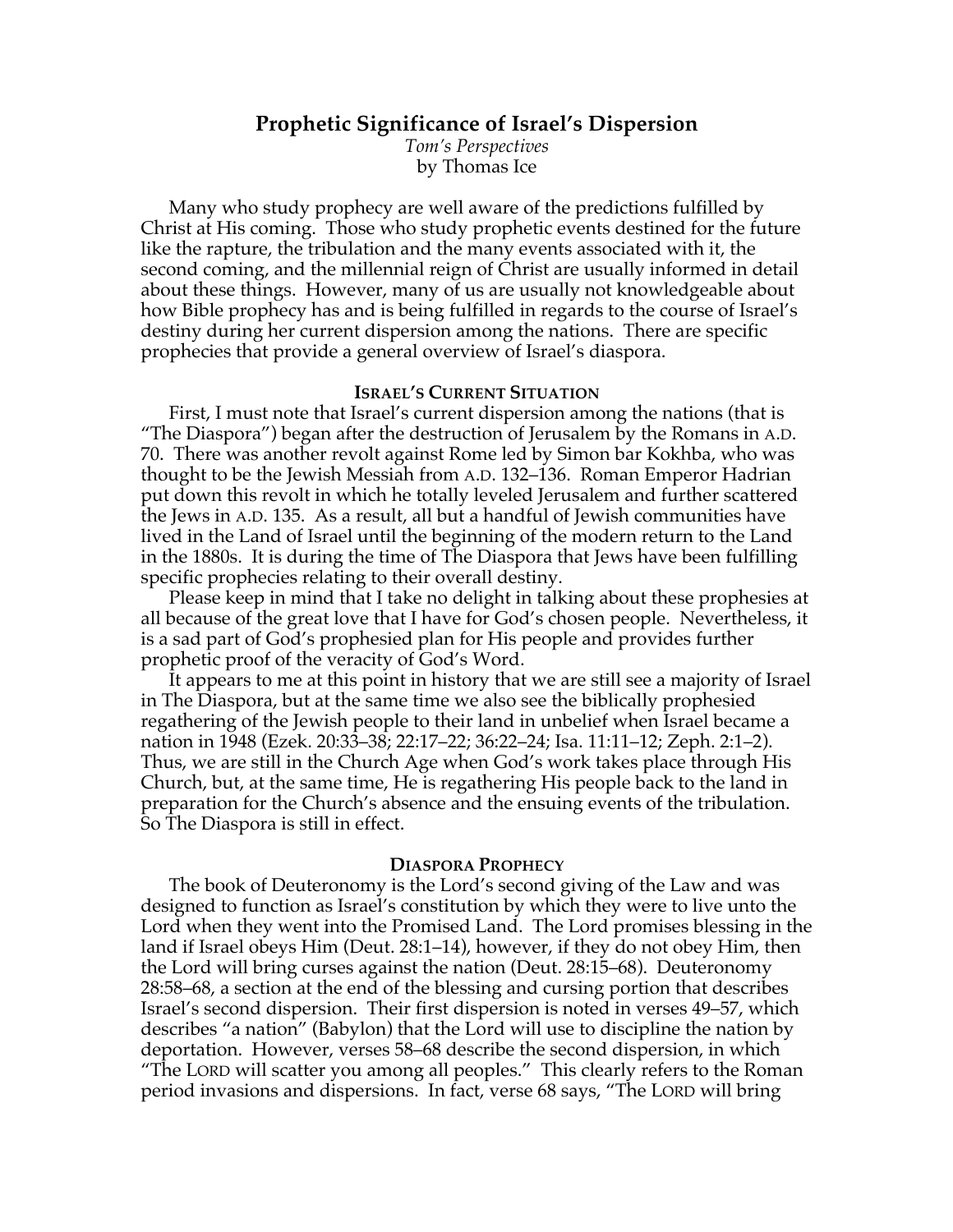you back to Egypt in ships . . . And there you shall offer yourselves for sale to your enemies as male and female slaves, but there will be no buyer." The *MacArthur Study Bible* says, "But it is true that after the destruction of Jerusalem in A.D. 70, which was a judgment on the apostasy of Israel and their rejection and execution of the Messiah, this prophecy was actually fulfilled. The Roman general Titus, who conquered Jerusalem and Israel, sent 17,000 adult Jews to Egypt to perform hard labor there and had those who were under 17 years old publicly sold. Under the Roman emperor Hadrian, countless Jews were sold and suffered such bondage and cruelty."<sup>1</sup>

#### **DESCRIPTION OF ISRAEL'S DIASPORA**

The following description lays out key points about the last 2,000 years of Jewish history:

• "you shall be left few in number" (verse 62)

• "you shall be torn from the land" (verse 63)

• "the LORD will scatter you among all peoples, from one end of the earth to the other end of the earth" (verse 64)

• "there you shall serve other gods, wood and stone, which you or your fathers have not known" (verse 64)

- "among those nations you shall find no rest" (verse 65)
- "there shall be no resting place for the sole of your foot" (verse 65)

• "there the LORD will give you a trembling heart, failing of eyes, and despair of soul" (verse 65)

• "your life shall hang in doubt before you" (verse 66)

• "you shall be in dread night and day" (verse 66)

• "you shall have no assurance of your life" (verse 66)

• "In the morning you shall say, 'Would that it were evening!' And at evening you shall say 'Would that it were morning!' because of the dread of your heart which you dread, and for the sight of your eyes which you shall see." (verse 6)

These passages provide a descriptive overview of what the global Jewish dispersion would be like. Unfortunately for the Jewish people, that is what has transpired. We are familiar with the Holocaust and the many pogroms that the Jewish people have suffered down through the years. The material in Deuteronomy was given to the nation of Israel at the close of the Exodus period, right before they went into the land of Israel about 3,500 years ago. There is no doubt that this prophetic description was given hundreds of years before it transpired. These are prophecies that have been literally fulfilled and provide evidence of the veracity of Scripture. People need to listen when God speaks!

### **THE LEVITICUS PERSPECTIVE**

Leviticus 26 provides another blessing and cursing section concerning the nation of Israel. Leviticus 26 to provides for cycles of blessing and cursing. Obedience brings blessing and more obedience brings more blessing (Lev. 26:1– 13). However, disobedience brings cursing and continued disobedience brings more cursing, until finally the nation is cast out of their land as described in Deuteronomy and throughout many of Israel's Prophets.

Even in the worse case scenario, which is what has happened to the nation of Israel, the Lord says the following: "'Yet in spite of this, when they are in the land of their enemies, I will not reject them, nor will I so abhor them as to destroy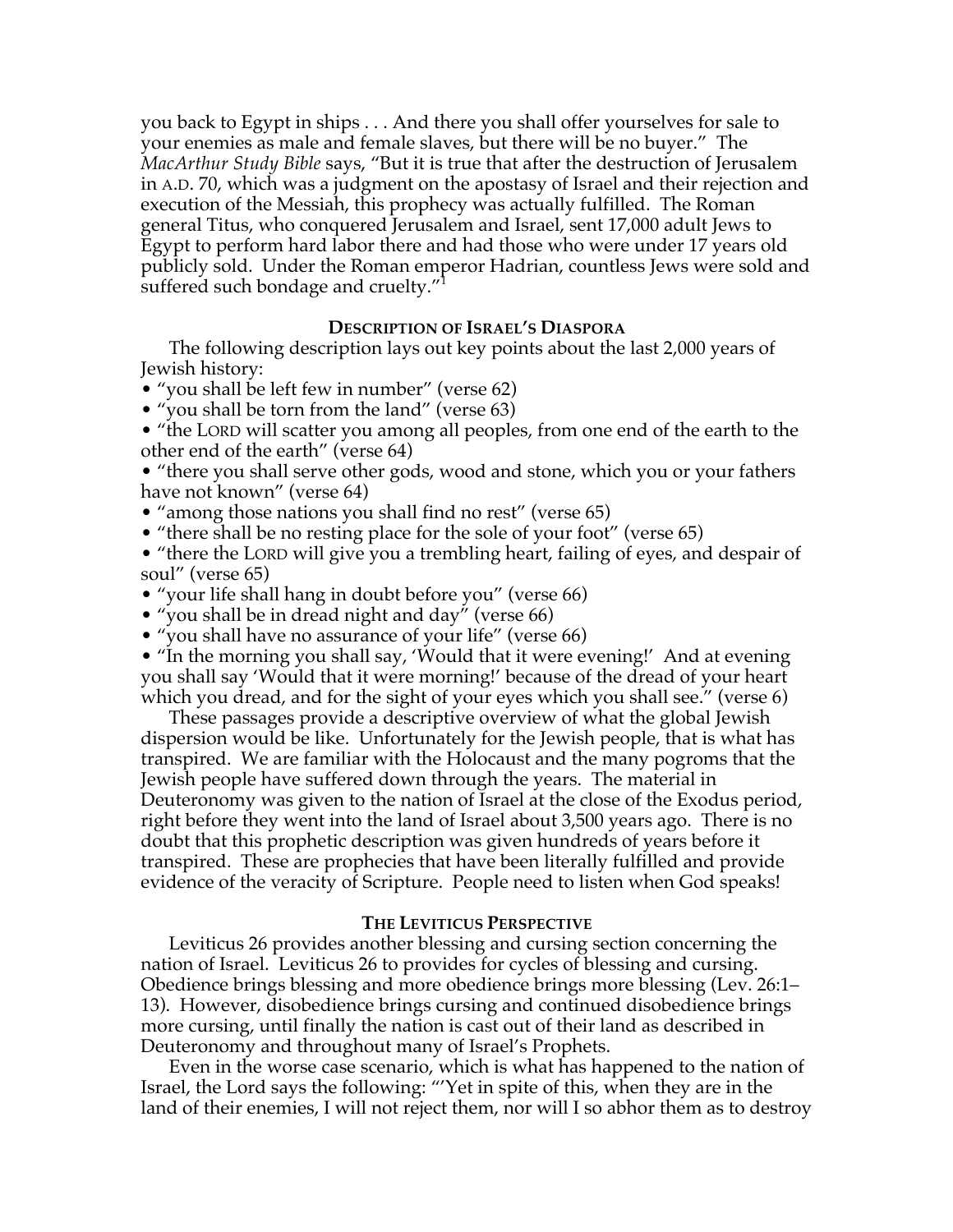them, breaking My covenant with them; for I am the LORD their God. But I will remember for them the covenant with their ancestors, whom I brought out of the Land of Egypt in the sight of the nations, that I might be their God, I am the Lord'" (Lev. 26:44–45). This is a direct statement against those in the Church today who say that because of Israel's disobedience they have lost their calling as God's chosen people, that they have somehow been disinherited and replaced once and for all by the Church. No! A thousand times "no"! The Lord said, "I will not reject them." Notice in the same context the Lord said He would not break His covenant with the nation. So the Bible itself says for God to disinherit Israel and her land would be an act of breaking His covenant with them.

#### **ISRAEL A WASTELAND**

Another statement in Leviticus 26 is a promise that when Israel is out of their land it will become a wasteland. "'And I will make the land desolate so that your enemies who settle in it shall be appalled over it. You, however, I will scatter among the nations and will draw out a sword after you as your land becomes desolate and your cities become waste'" (Lev. 26:32–33). Of course this is exactly what has happened during the bulk of the Diaspora. It is said that in 1882 that there were only 24,000 people in the entire land of Israel when the first movement of Jewish return to the land began. $^2$  Mark Twain wrote about his travels throughout Israel in 1868 in *The Innocents Abroad*. He spoke of how it was a vacant land in which he traveled for three days through it and never saw another individual.

It appears to me that God largely kept Israel from others coming and living in it while the Jews were outside the Land. But when the Jews began to return to the land, they were able to turn it into the productive piece of real estate that it has become in our own day. This is the fulfillment in our own day of Bible prophecy. When the Jews first came to the Land 3,500 years ago it was said to be a land of milk and honey. In other words, a very productive land. However, when they are out of the land, others have never seen anything other than a wasteland. As the Bible predicted, it would only prosper when the Jews were in the land.

#### **CONCLUSION**

We see that God is fulfilling and continuing to fulfill Bible prophecy via His prophecies about what would happen to the Jewish people when scattered throughout the entire world during what we call the Diasporia. A majority of Jewish people are still outside the Land of Israel, living in the Diasporia. While Israel's return to their land is ongoing, so is the Diasporia. We are living during a time of transition in which the Diasporia is winding down and the return of the Jewish people is ramping up in preparation for the prophesied events of the tribulation that will culminate in the conversion of the nation of Israel and the second coming. Even today we see God's prophetic Scripture moving forward. This should cause us to live for Him, preach the gospel, while waiting for His return for the Church. Are you ready? Maranatha!

#### **ENDNOTES**